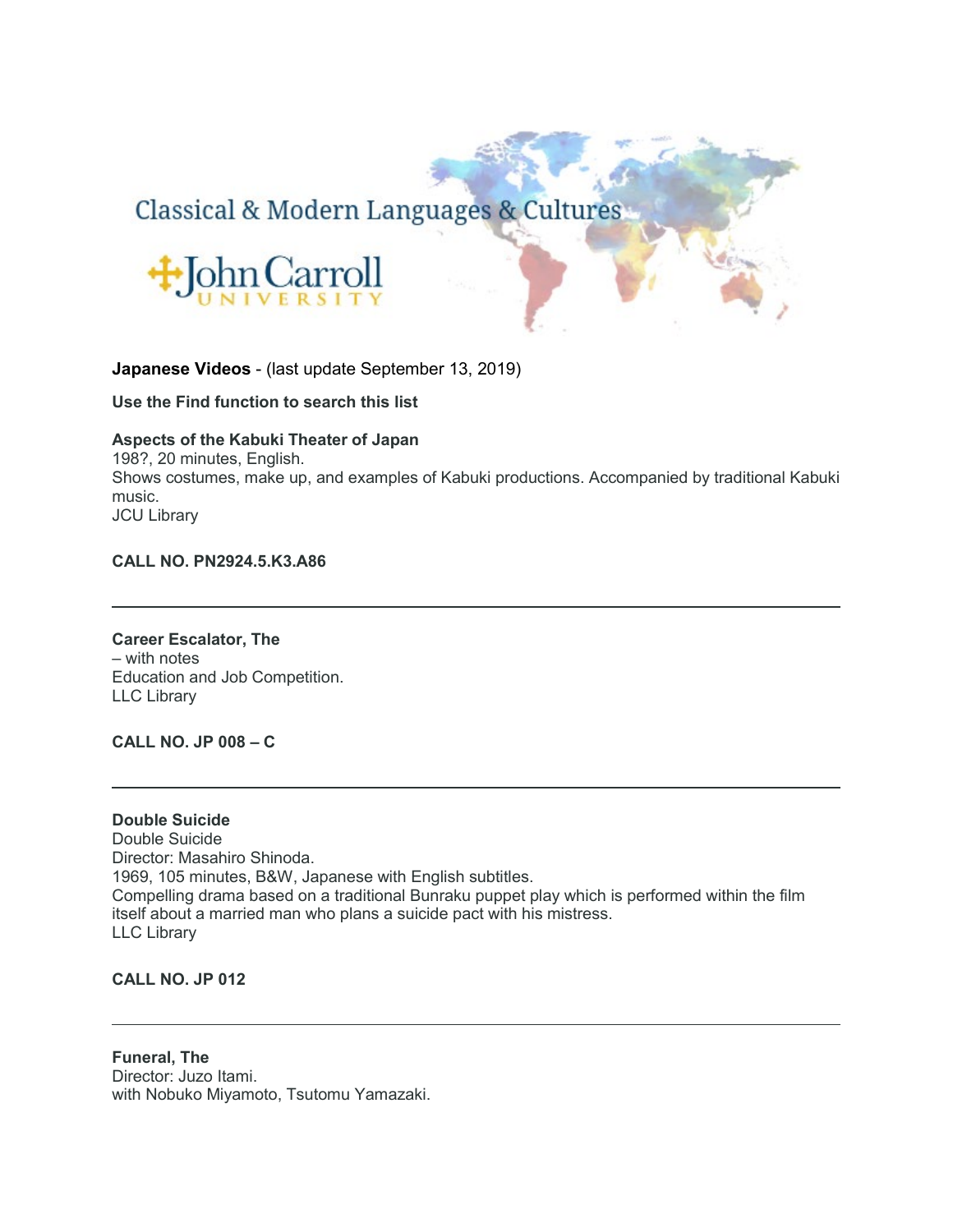1985, 114 minutes, Japanese with English subtitles.

Darkly funny tale of a contemporary Japanese family's skewed attempts to conduct a traditional Buddhist service for their late patriarch. Controversial, compelling comic effort on the part of director and actors.

LLC Library

#### **CALL NO. JP 009**

#### **Japan Invades China**

PBS Video, 1989, 51 minutes. 1. Highlights Japan's expansion into French Indochina, the Dutch Indies, Burma, Malaya and the Philippines. 2. Focuses on the diplomatic and economic pressure placed on Japan prior to the attack on Pearl Harbor. JCU Library

# **CALL NO. D443.J36**

#### **Japanese Version, The**

1991, 56 minutes. The film explores Japan's fascination with things American, pointing out that in borrowing from other cultures, there emerges a distinct Japanese slant on such things as American baseball, the 1950's, weddings, and love hotels. JCU Library

**CALL NO. DS821.5.U5.J36**

**Japanese, The Spoken Language** Part 2. LLC Library

**CALL NO. JP 013-2**

**Japanese, The Spoken Language** Part 2. LLC Library

**CALL NO. JP 014-2**

**Le Ga Takusan Aru Noni, Totmo Shizika Desu**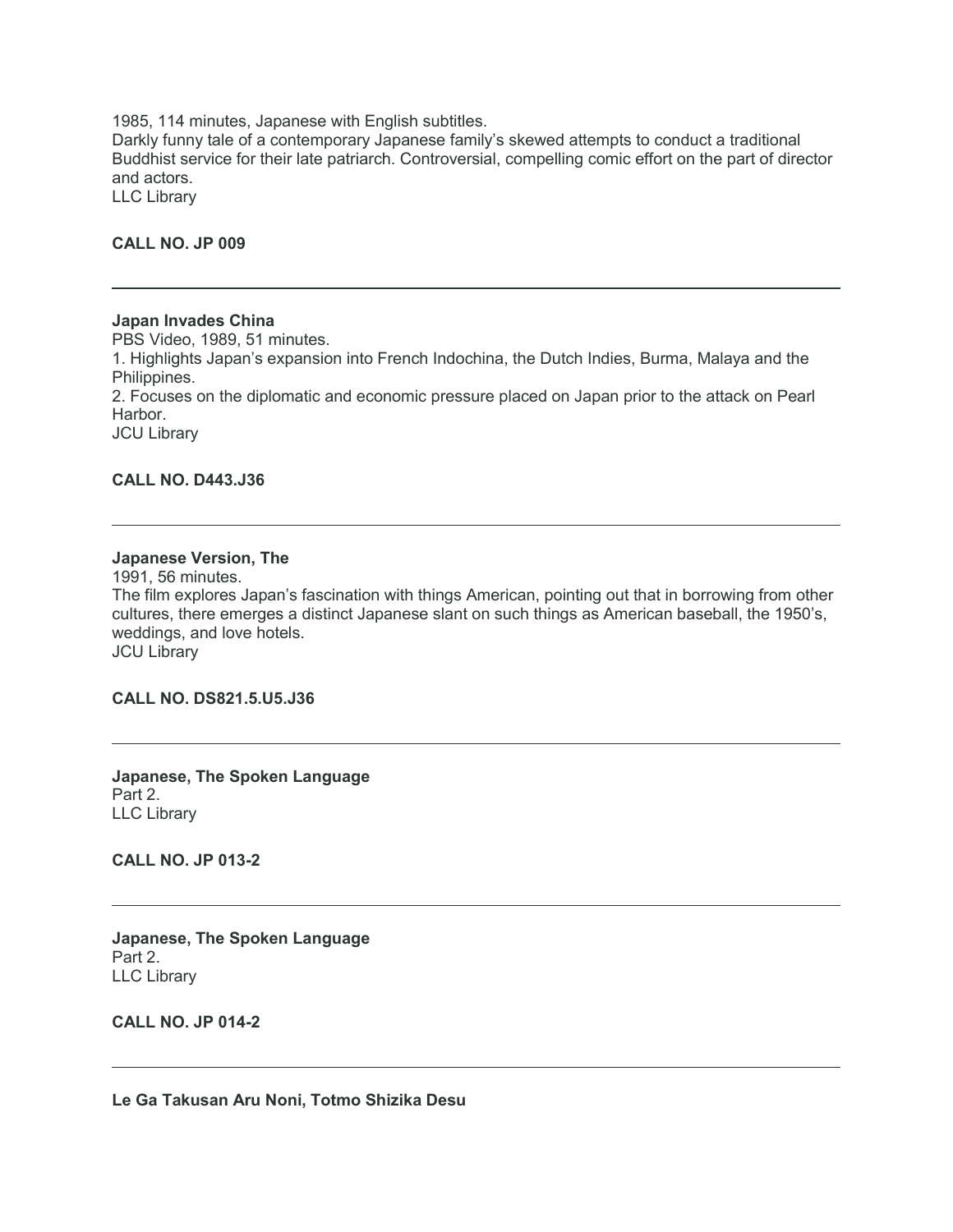Video Lesson 23. LLC Library

**CALL NO. JP 015**

**Let's Learn Japanese** Video Lesson 31. LLC Library

**CALL NO. JP 017**

#### **Music of Bunraku**

1991, 29 minutes. Shows the exotic drama of Bunraku, the puppet theater of Japan, and is intended to enable the viewer to understand its music as well. The musical styles, notations and performers of Bunraku, as well as its historic roots, as illustrated in antique paintings and prints are explained. Artists from the National Bunraku Theater play Bunraku music and perform "The Massacre of a Geisha House in Ise". JCU Library

**CALL NO. ML3750.M88**

**New Directions in Technology** Solutions for Language Learning and Teaching Heinle & Heinle Publishers LLC Library

**CALL NO. Look in MLGE**

# **Odd Obsession**

Director: Kon Ishikawa.

with Machiko Kyo, Ganjiro Nakamura, Junko Kano, Tatsuya Nakadai.

1960, 107 minutes, Japanese with English subtitles.

An elderly Japanese man with a beautiful young wife finds it difficult to reconcile his feelings of desire with his decreasing potency in this new interpretation of the love-death theme in which some of the most sordid of human actions are captured by means of the sheerest physical beauty … Erotic obsession is presented with such near-claustrophobic intensity that one longs for outdoor scenes … everything is hidden secreted away.

LLC Library

**CALL NO. JP 029**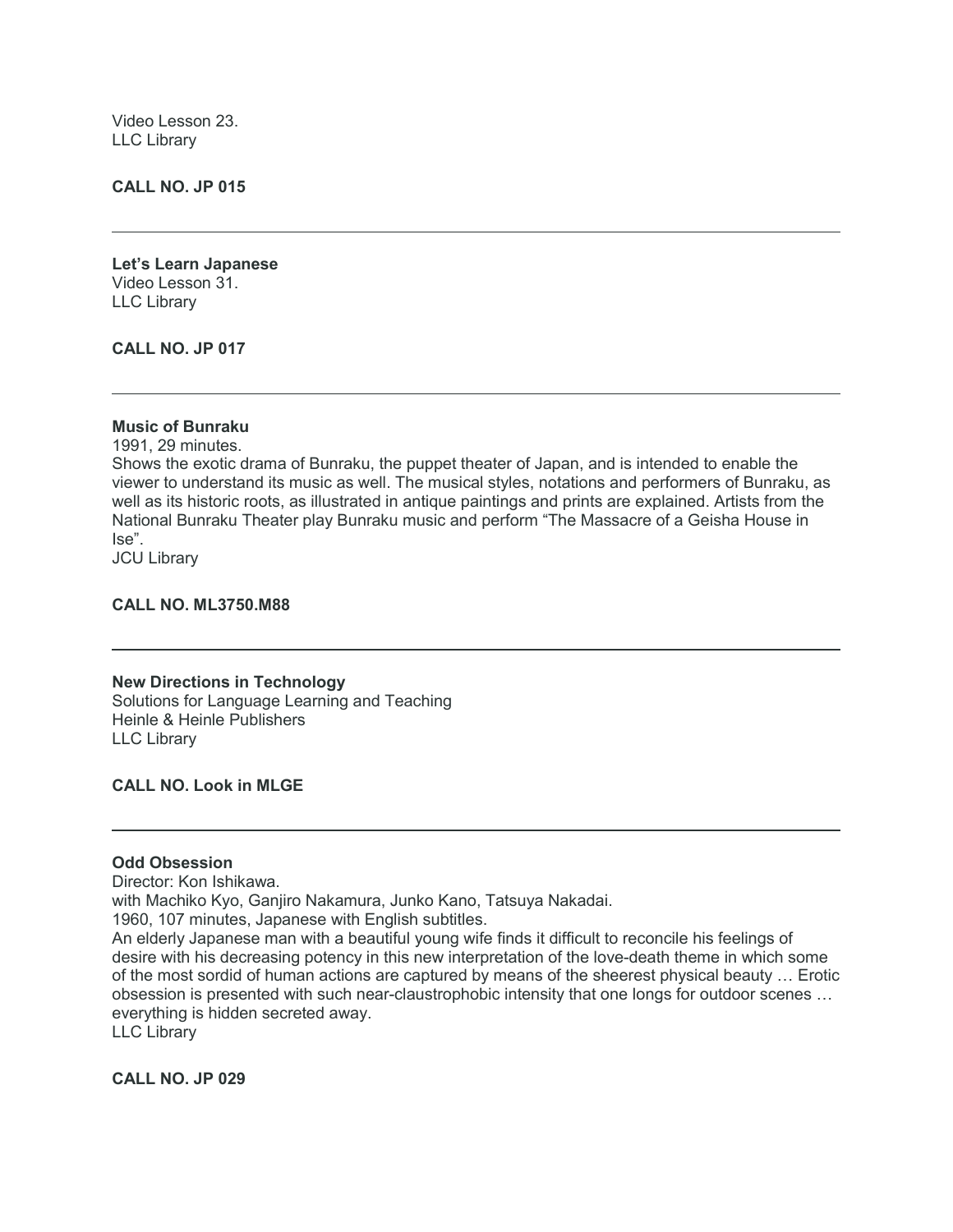# **Ozawa**

1985, approximately 60 minutes, color.

A documentary by leading American filmmakers Albert and David Mayles with Seiji Ozawa, Boston Symphony Orchestra's musical director and conductor; featuring Rudolf Serkin, Yo-Yo Ma, Jessye Norman and Edith Weins. Musical excerpts include: Mahler's Symphony No. 2, Beethoven's Concerto No. 2 and Symphony No. 6, and Dvorak's Concerto in B Minor. LLC Library

# **CALL NO. JP 020**

# **Picture Bride**

1995 Run Time: 95 minutes Language: English and Japanese Subtitles: English DVDDirector: Kayo Hatta

with Tamlyn Tomita, Akira Takayama, Youki Kudoh, and Toshiro Mifune.Tomita stars in this gripping drama based on one woman's journey to a new life spawned by a photograph. Tomita's character travels to Hawaii in order to marry a man whom she has never met, with only a picture to help her find him. Once there, the tropical splendor of Hawaii inspires her toward a passionate romance. LLC Library

# **CALL NO. MLAM 049**

# **Quiet Duel**

Director: Akira Kurosawa

with Toshiro Mifune, Takashi Shimura and Miki Saniko.

1949, 95 minutes, Black & White, Japanese with English subtitles.

Based on a play by Kasuo Kikuta, this early Kurosawa film concerns an army surgeon who, during a life-saving operation, contaminates himself with syphilis, which, at the time, was virtually incurable. Now suffering with the dreaded disease he is forced to abandon his fiancée but finds the faith to redouble his work to restore people to health, including the man from whom he contracted the disease.

LLC Library

# **CALL NO. JP 028**

#### **Ran**

Director: Akira Kurosawa.

with Tatsuya Nakadai Akira Terao, Jinpachi Nezu, Daisuke Ryu, Mieko Harada, Yoshiko Miyazaki. 1985, 160 minutes, Japanese with English subtitles.

A Japanese version of King Lear and a brilliant blend of Japanese history and Shakespeare's themes. It is a triumphant film about ruthless ambition, evil plots and "chaos" – the meaning of the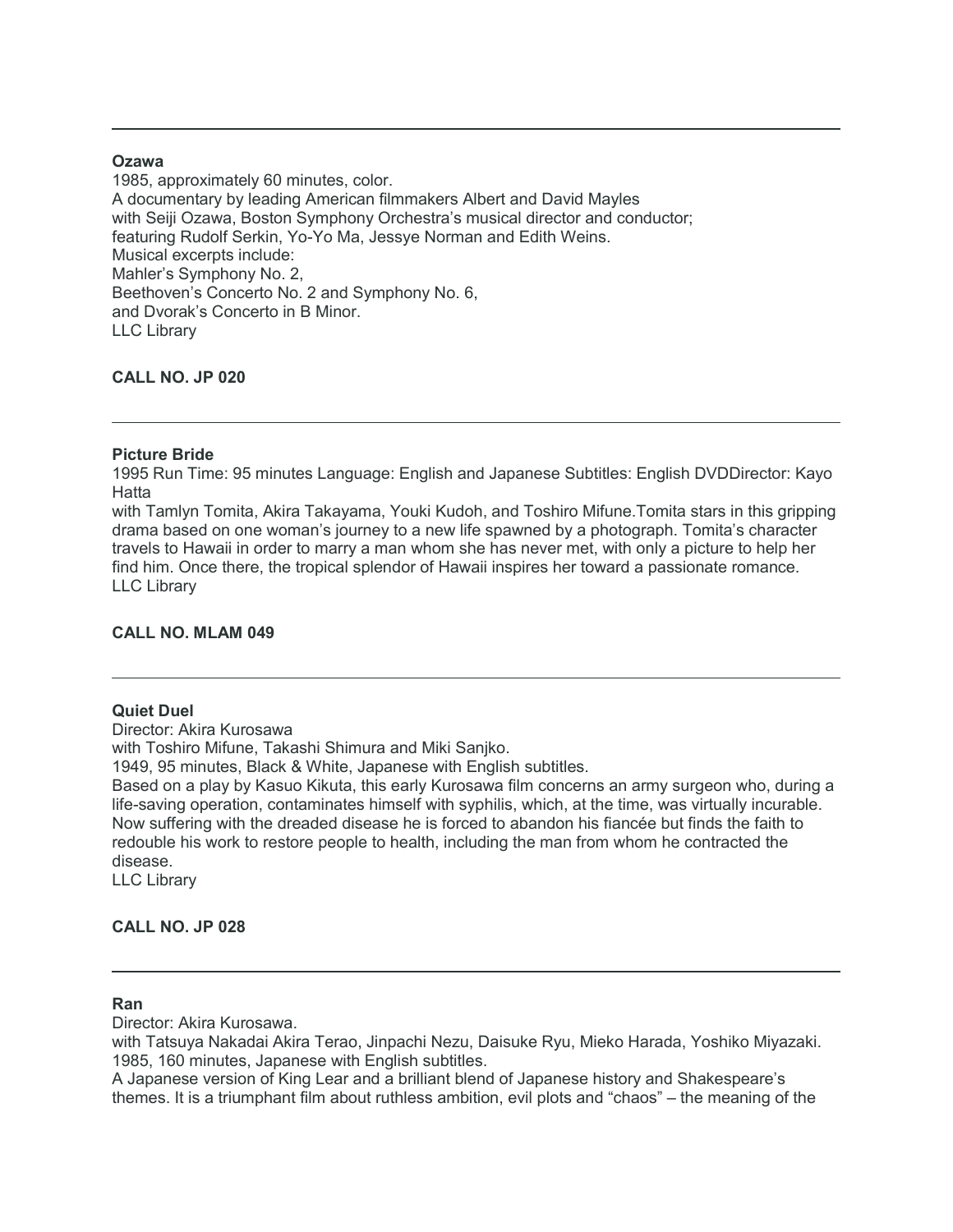title in Japanese. LLC Library

#### **CALL NO. JP 021**

**Raw Fish and Pickle** with notes Traditional Rural and Seafaring Life LLC Library

**CALL NO. JP 008 – B**

# **Rhapsody in August**

Director: Akira Kurosawa with Sachiko Murase, Hidetaka Yoshioka, and Richard Gere. 1991, 98 minutes, Japanese with yellow English subtitles. The film tells of 4 children whose visit to their grandmother rekindles her frightening memories of August 9th, 1945, when an atomic bomb was dropped on Nagasaki. The children learn about the horrors of war, and when an American cousin arrives, more dark secrets of the past are revealed. LLC Library

#### **CALL NO. JP 010**

# **Sanjuro**

Director: Akira Kurosawa with Toshiro Mifune and Tatsuja Nakadai. 1962, 96 minutes, Black & White, Japanese with English subtitles. The hero of Kurosawa's Yojimbo returns to help a group of very earnest, very green, very young samurai get their clan rid of corruption. As in Yojimbo, much of the comic effect comes from imaginative composition and incongruous movement. LLC Library

#### **CALL NO. JP 025**

**Scola** 7 minutes. Creighton University. LLC Library

#### **CALL NO. Look in MLGE**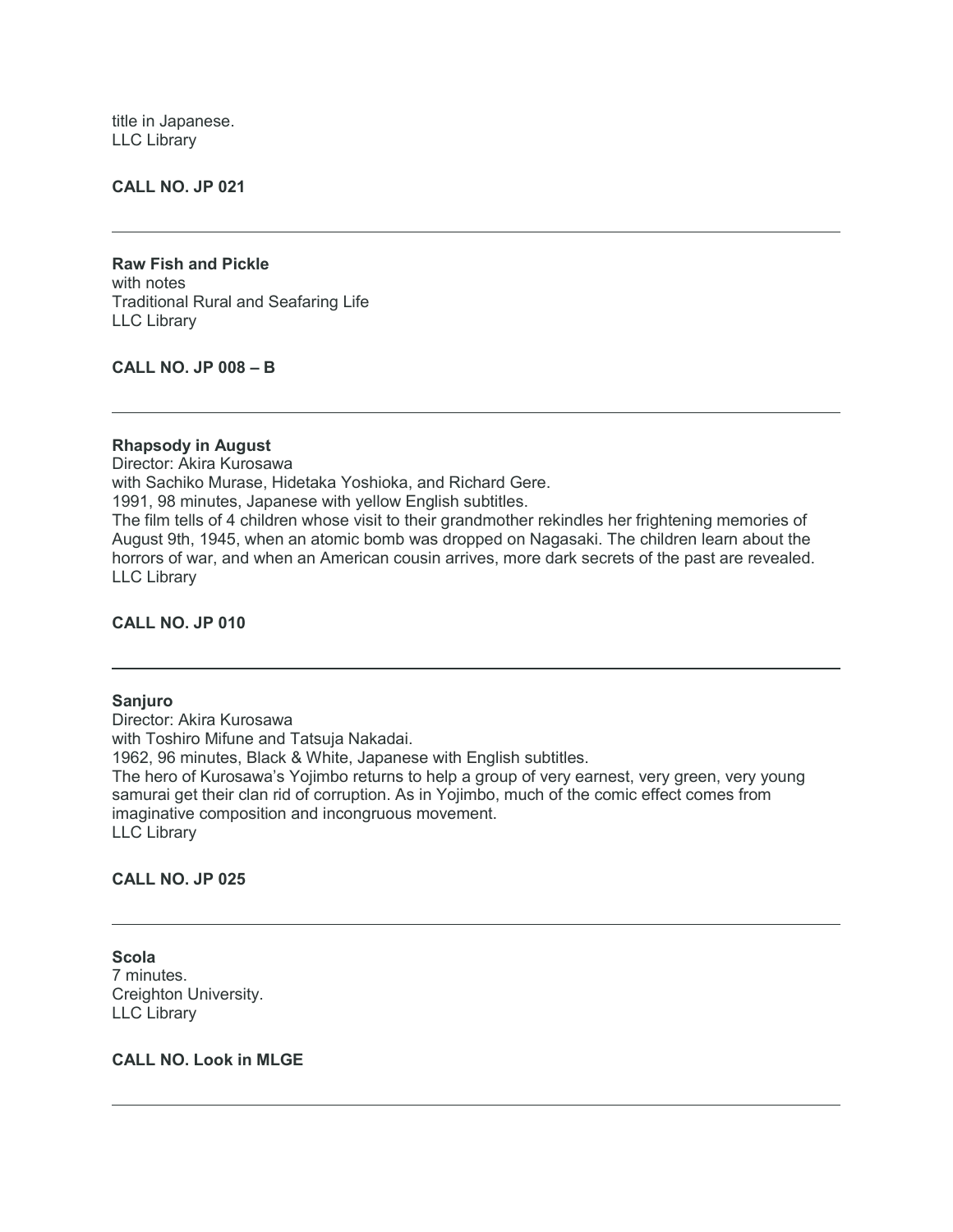# **Seven Samurai, The [re-mastered]**

Director: Akira Kurosawa. with Toshiro Mifune, Takashi Shimura. 1954, 208 minutes, Japanese with English subtitles. Akira Kurosawa's masterwork is set in 16th-century Japan, where a small village hires a group of professional warriors to protect them from roving bandits. Fabulous battle scenes are mixed with characters filled with emotion and humanity. LLC Library

# **CALL NO. JP 023**

#### **Sonatine**

Director: Takeshi Kitano. with Takeshi Kitano, Aya Kokumai, Tetsu Watanabe, Mansanobu Katsumura, et al. 1993, ??, Japanese with English subtitles. Murakawa, a ruthless gangster, is sent to intervene in a gang war on the tropical island of Okinawa. There, for a brief interlude, he and his men enjoy a respite from violence before the inevitable showdown. LLC Library

**CALL NO. JP 024**

#### **Stray Dog**

Director: Akira Kurosawa with Toshiro Mifune, Takashi Shimura, Ko Kimura, Keiko Awaji. 1994, 122 minutes, Black & White, Japanese with English subtitles. A first rate thriller in which Kurosawa has acknowledged his debt to Georges Simenon. Mifune plays rookie Detective Murakami, who loses his gun only to discover that it has fallen into the hands of a killer. Terrified of losing his job, his search takes him into the Tokyo underworld, full of postwar shortages, divinely hellish under Kurosawa's odd-angled lensing and staccato editing… Stray Dog is a Dostojevskian saga of guilt, and expiation, by association. LLC Library

# **CALL NO. JP 027**

#### **Style of the Classic Japanese Noh Theater, The**

198?, 17 minutes, English. Analyzes and demonstrates the style of Japan's oldest form of theater. Commentary on and analysis of the movements and stance of the Noh performers. JCU Library

# **CALL NO. PN2924.5N6.S78**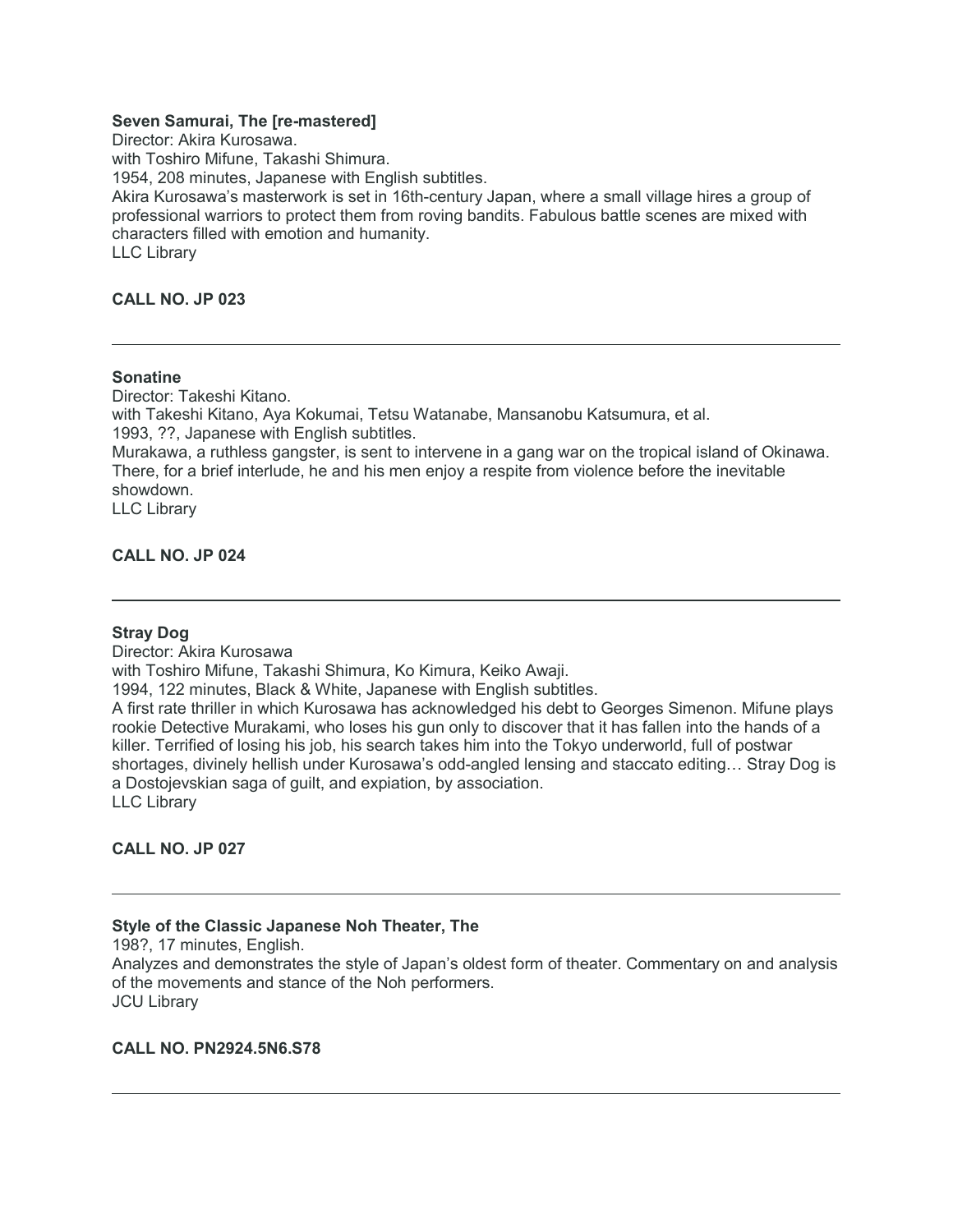#### **Tampopo**

Director: Juzo Itami. with Nobuko Miyamoto, Tsutomu Yamazaki. 1986, 114 minutes, Japanese with English subtitles. Off-the-wall entry from Japan concerns the put upon owner of a noodle restaurant and the bizarre drifters who try to aid her in making her place a success. Tremendous, tangential comedy that may be the first cinematic celebration of the joy of eating. LLC Library

**CALL NO. JP 022**

**Tetsudai o Sasemashita** Video Lesson 28. LLC Library

**CALL NO. JP 016**

**Tomorrow and Yesterday** – with notes Modern Technology and Ancient Culture. LLC Library

**CALL NO. JP 008 – A**

# **U.S./Japan Relations**

1990, 85 minutes. The honorable Ishihara Shintaro discusses the ideas presented in his book: The Japan That Can Say No. His views are seen as advancing a Japan that will challenge the U.S. economically and politically. **JCU Library** 

# **CALL NO. HF1456.5.J3.U53**

**Working Couple, A** with notes Urban Family Life. LLC Library

**CALL NO. JP 008 – D**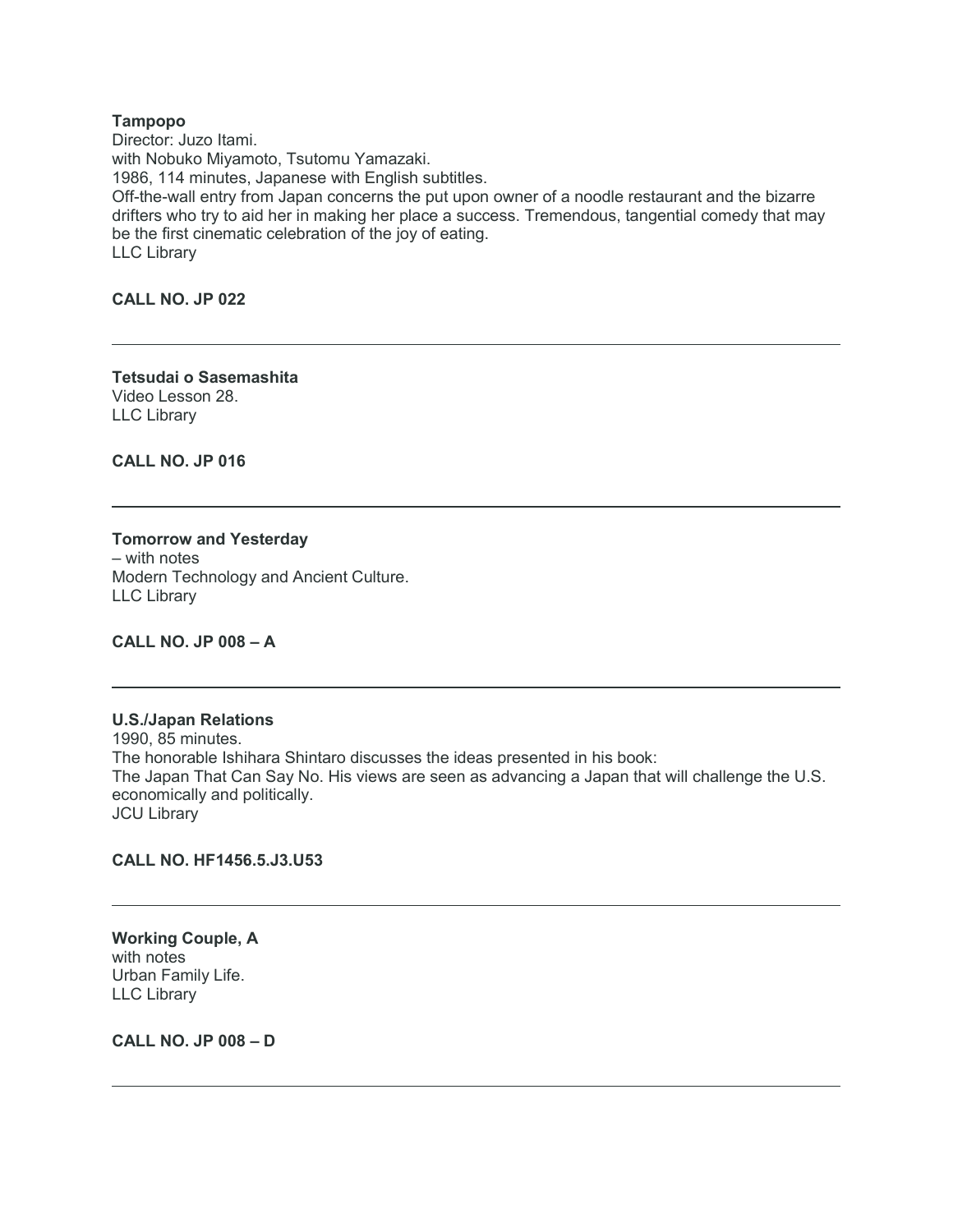**Yojimbo** Director: Akira Kurosawa with Toshiro Mifune. 1961, 151 minutes, Japanese with English subtitles. A war-weary samurai is caught in the middle of a feud between rival factions in a village. A sly commentary on action films in general which also inspired A Fistful of Dollars. LLC Library

**CALL NO. JP 004**

**Your Life in Japan** LLC Library

**CALL NO. JP 018**

#### **Densha Otoko (Train Man)**

2005 Run Time: 101 minutes Language: Japanese Subtitles: English DVD (2 copies)

Director: Shosuke Murakami Actors: Takayuki Yamada, Miki Nakatani

Computer engineer Otaku (the Japanese term for "geek") is an average young man, dressed in unstylish clothes and dorky glasses. But as luck would have it, he encounters a pretty young woman on a commuter train and saves her from a lecherous molester, falling in love with her at first sight. A few days later he receives a thank-you message from the woman along with a set of Hermes teacups. Having never had a girlfriend or received a gift from a girl in his life, Otaku seeks out his pals on his BBS website for advice using his codename Train\_Man (Densha Otoko): "How should I ask her out?" Deeply interested in Train Man's first love, his BBS pals eagerly supply him with advice. Encouraged by their support, Train\_Man undergoes a total makeover for his first-ever date with "Hermess". Little does he know that he is about to ignite an Internet phenomenon…

# **CALL NO. JP 030**

**The Last Samurai** 2004; Run Time: 154 minutes; Language: English, VHS tape

Director: Edward Zwick Actors: Tom Cruise, Timothy Spall, Ken Watanabe, Billy Connolly, Tony Goldwyn

Epic Action Drama. Set in Japan during the 1870s, The Last Samurai tells the story of Capt. Nathan Algren (Tom Cruise), a respected American military officer hired by the Emperor of Japan to train the country's first army in the art of modern warfare. As the Emperor attempts to eradicate the ancient